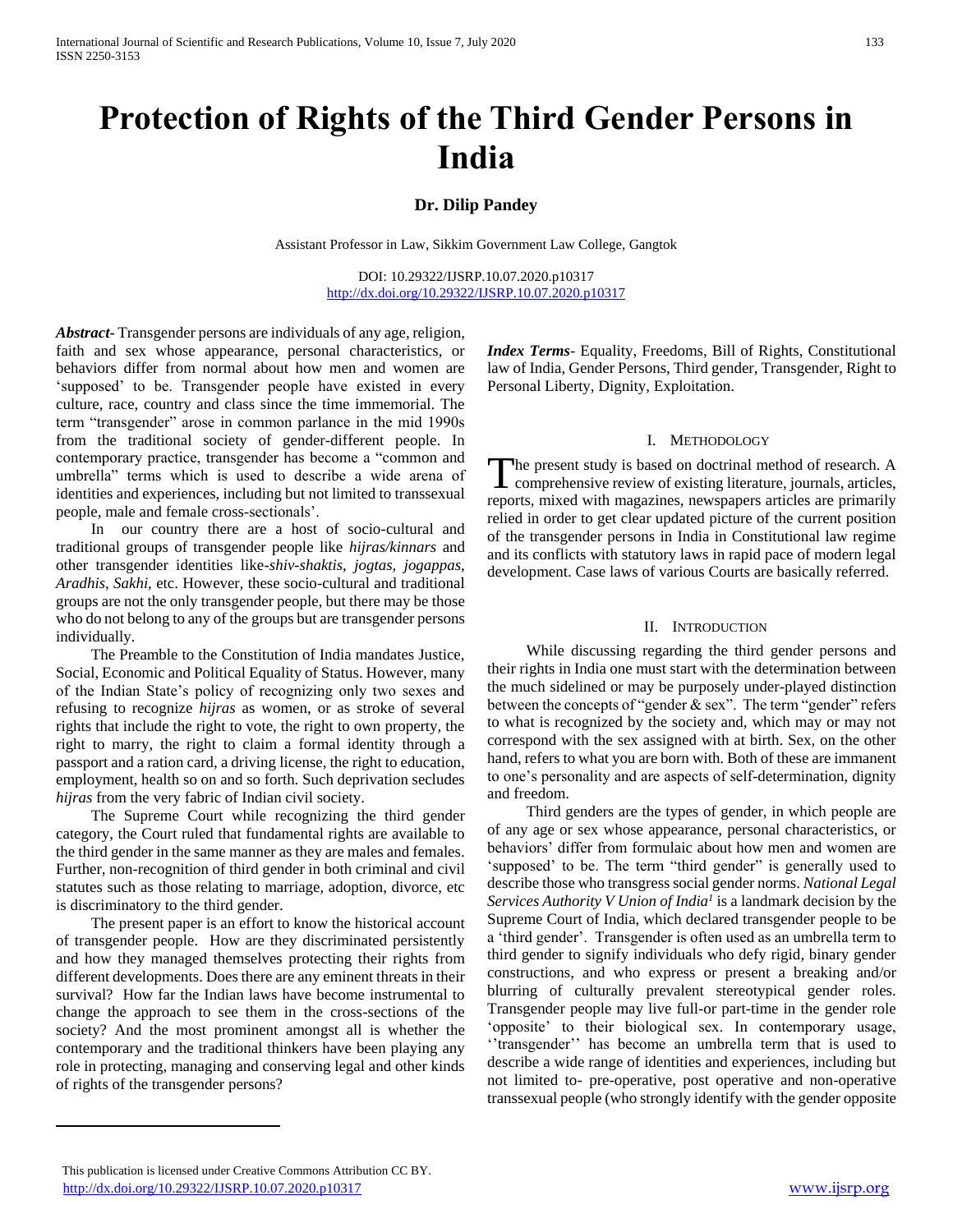to their biological sex) male and female 'cross-disorders' (sometimes referred to as "transvestites", "drag-queens", or "drag kings") and men and women, regardless of sexual orientation, whose appearance or characteristics are perceived to be gender atypical. A male-to –female transgender person is referred to as "transgender woman" and a female-to-male person as "transgender man". The terms "transgender" or "transgender people", used in this brief, while more encompassing than transgender women, are used to refer to Trans- Women given this brief's focus. Sometimes, for brevity, the abbreviation "TG" is used to denote transgender women. Transgender people have existed in every culture, race, and class since the story of human life has been recorded. That includes people who do not selfidentify as transgender, but who are seems as such by others and thus are subject to the same social oppressions and physical violence as those who actually identify with any of these categories.<sup>2</sup>

#### III. DISCRIMINATION IN GENERAL:

 Gender based discrimination and torture are violations of human rights. In common parlance, women are the subject matter of gender based violence. However, the studies show that the transgender community stands in the list overtaking women. Quoting Ban Ki Moon<sup>3</sup> the Secretary General of the United Nations, "*We see a pattern of violence and discrimination directed at people just because they are gay, lesbian, bisexual or transgender. There is widespread bias at jobs, schools and hospitals and appalling violent attacks, including sexual assault. People have been imprisoned, tortured, even killed. These are a monumental tragedy for those affected-and stain on our collective conscience. It is also violation of International Law"*. The statement reveals widespread abuse and gross human rights violations against sexual minority including transgender at global level. When it comes to India, a country having deep rooted cultural and religious beliefs and notorious societal taboos directed against unnatural sexuality, their existence is more pathetic. It is a shocking reality that the transgender in India are not being considered even as human beings. They are being discriminated, excluded and alienated from all fields of social life. There is no proper legislative attention to recognize their existence as human beings and bring them up to the main stream. The plight of transgender is universal in nature. Even in the countries where exist strong legislative framework to recognize their grievances are not adequately addressed. In a vast country like India, where religion and morality play a vital role in shaping the criminal law, their condition is more problematic.

## IV. INDIAN SCENARIO:

 When speaking about the transgender with regard to India, we see there is a unique position they did not have any identity. Here is a society that has not totally accepted the third gender or transgender in society. Some people here have thought of transgender as normal and it has gone up to the extent where some

people consider them as sacred. The Indian position becomes unique as compared to the rest of the world whereby although society has partially accepted the third gender, but there was no legislation which recognized them unlike in most other cultures. So they are treated as men, so as a result they suffer lots of difficulty in document, employment etc. Due to the *Hijra* social movements which have campaigned for recognition as a third sex with the increasing demand, in 2005, Indian passport application forms were updated with three gender options: M. F, and E (for male, female, and eunuch, respectively). Furthermore, in November, 2009, with the intention of ensuring further recognition for the third gender India agreed to list eunuchs and transgender people as "others" distinct from males and females, in voting rolls and voter identity cards. These steps are some of the ways in which the Indian Government has tried to integrate the Third Gender in Indian Society but this has not been a complete success as there is still a section of society who fails to understand the third transgender which leads to discrimination. But in 2016 after the *Naz Foundation case<sup>4</sup>* the transgender was recognized as third gender in India. Now there are three genders in India they are man, woman and third gender. But the situation of these people did not change but we can hope in future they are treated as normal as other person in society. Some initiative were taken by Indian States Government so they could uplift them and now a days in Government documents the option are given for these people also was named as 'other gender'. Slowly they are getting their identity in India<sup>5</sup>.

#### V. HISTORICAL ACCOUNTS:

 Transgender persons had been part of Indian society for centuries. There was historical evidence of recognition of "third sex" or persons not confirm to male or female gender in near the beginning writings of ancient India. The concept of "*tritiyaprakriti"*or *"napuunsaka"* had been an integral part of the Hindu mythology, folklore, epic and early *Vedic* and *Puranic*  literatures. The term *"napunsaka*" had been used to denote the absence of procreative ability, presented by signifying difference from masculine and female markers. Thus, some of the early texts extensively dealt with issues of sexuality and the idea of third gender which was an established thought therein. In fact, the Jain text even mentions the concept of "psychological sex", which emphasized the psychological makeup of an individual distinct from their sexual characteristics. Lord Rama, in the epic Ramayana, was leaving in the forest upon being banished from the kingdom for 14 years, turns around to his followers and asks all the 'men and women' to return to the city. Among the followers, the *hijras* alone did feel bound by this direction and decide to stay with him. Impressed with their loyalty, Rama sanctioned them the power to confer blessings on people on auspicious occasions like child birth and marriage, and also at inaugural functions which, it was supposed to set the stage for the custom of *badhai* in which *h***ijras** sing, dance and confer blessings. *Aravan*, the son of Arjuna and *Nagakanya* in Mahabharata, offer to be sacrificed to Goddess Kali to ensure the victory of the *Pandavas* in the *Kurukshetra* war,

This publication is licensed under Creative Commons Attribution CC BY. <http://dx.doi.org/10.29322/IJSRP.10.07.2020.p10317> [www.ijsrp.org](http://ijsrp.org/)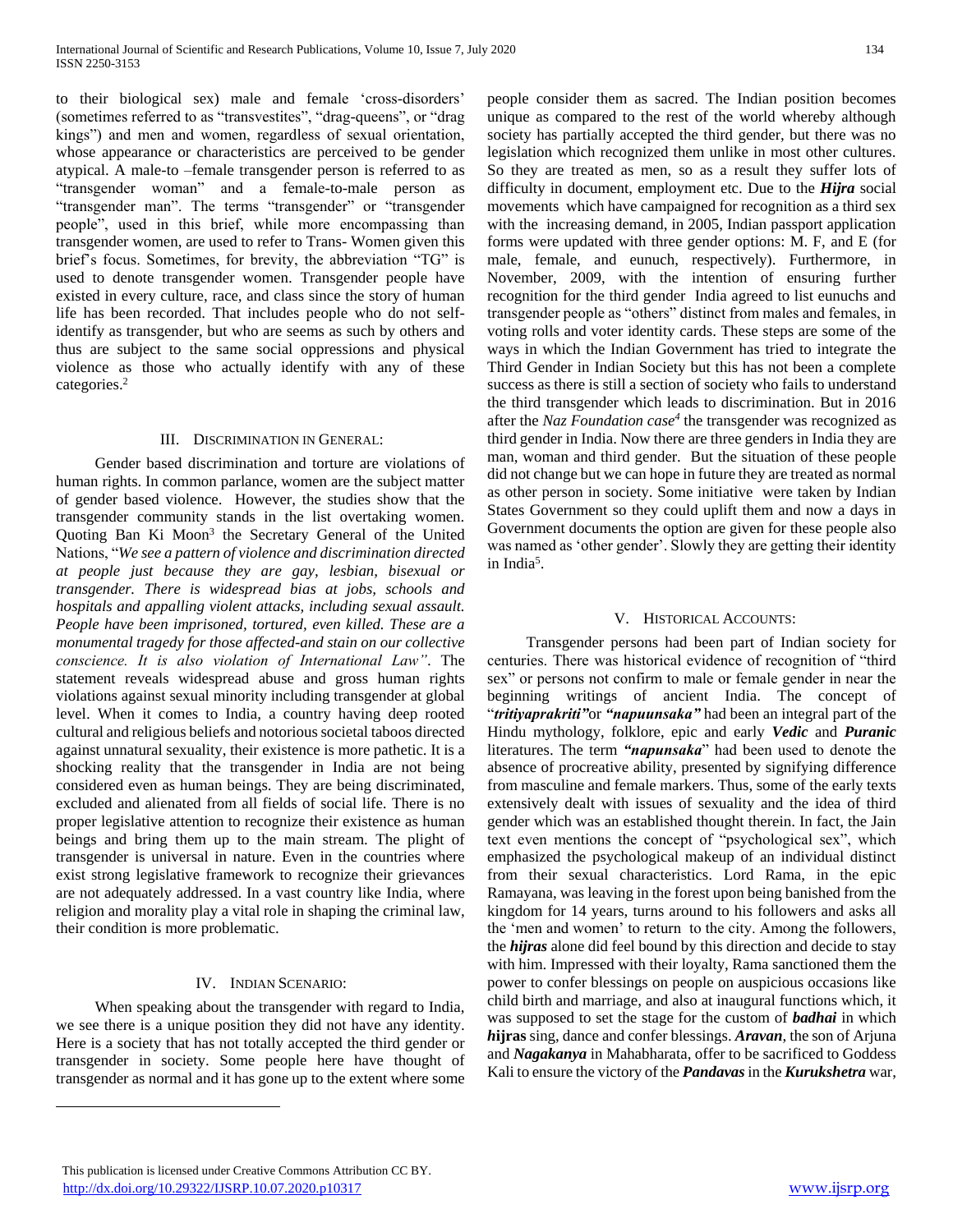the only condition that he made was to spend the last night of his life in marriage. Since no woman was willing to marry one who was doomed to be killed, Krishna assumes the form of a beautiful woman called *Mohini* and married him. The *Hijras* of Tamil Nadu considered *Aravan* Transgender persons had been part of Indian society for centuries.

 *Hijras* also played a famous role in the royal courts of the Islamic world, particularly in the Ottoman empires and the *Mughal* rule in the Medieval India. They appointed as well known positions as political advisors, administrators', generals as well as guardians of the harems. *Hijras* were consider clever, trustworthy and fiercely loyal and had free access to all spaces and sections of population, thereby playing a crucial role in the politics of empire building in the *Mughal* era. One such example is the *Nizams* of Hyderabad who employed and honoured *hijras*. The sixth *Nizam Mahboob Ali Pasha* employed *hijras* as confidantes and advisors, domestic supervisors and menial domestics. Even the Hyderabad State had an Inspector for *hijras* in the Police Department to look after their welfare and assured that they not be harassed. *Hijras* had claims on the public revenues through grants of cash and land and in some places they possessed an official and codified right to begin in India. However many laws were introduced against *hijras* which led to their miserable situation. According to the Andhra Pradesh (Telangana Area) Eunuchs Act 1329, which is a State Statutory Law, the term eunuch was used for those who admitted to be impotent or was proved impotent after undergoing a medical inspection. Though the term eunuch was used to refer *hijras*, impotency was necessary to be eligible to be called as a eunuch. As per this Act the Government was required to keep a register to keep record of names of *hijras* and their resident details. Restriction was also placed on *hijras* engaged in *badhai* or any other kind of street entertainment activity carried out secretly. There was also restriction on self emasculation and emasculation performed on others. The Act thus had a close surveillance on the lives of *hijras*, their traditional occupation, and also on their rituals.<sup>6</sup>

### VI. POSITION DURING BRITISH REGIME:

 The situations of *hijras* started deteriorating when British colonial rulers came with their ideologies of sex/gender binaries bodies and hetero-normative sexuality perspectives. The *hijras* body was problematic because of its ambiguity and its difference with the able procreative/ homosexual body. Gradually various laws against *hijras* were introduced due to which the *hijras* community were deprived of their privileges provided by the Kings and *Mughals*. *Hijras* were classified under the list of criminal caste/tribes during the colonial rules. The Criminal Tribes Act (Act 27) of 1871 stated 'registration, surveillance and control of certain tribes and eunuchs'. This Act was applicable in all States of India. This was the Act that which was written on the bodies of the so-called criminal cases. Thus the bodies and labor of *hijras* were controlled. The lands given to *hijras* during the Kings and *Mughal* rule were also taken back by the colonial rulers. Like the

Criminal Tribes Act. Section 377 of the Indian Penal Code (IPC) was also introduced during the colonial period since 1860. The Section banned same sex relationship and is often referred to as "Anti Sodomy Law".<sup>7</sup>

## VII. POSITION IN POST INDEPENDENCE INDIA:

 After Independence, the Prime Minister in 1952 repealed the Criminal Tribes Act 1871 calling it 'a blot on the law book of free India'. However, the same year the Government of India passed the Habitual Offenders Act, which preserved most of the provisions of the CTA except for the premise that an entire community can be born criminal. The focus now shifted from criminalizing a tribe to criminalizing an individual. Immoral Traffic Prevention Act of 1956 which was amended in 1996 has become gender neutral legislation. The domain of the Act now applies to both male and female sex workers along with those whose gender identity was indeterminate. With the amendment both the male and *hijra* sex workers became criminal subjects as this gives the police the legal basis for arrest and intimidation of the transgender sex workers. The transgender community lives a life of exclusion-socially, culturally, economically and politically. The India Government's Census process which is the most authentic source of information on demography, literacy and housing amongst other data points did not include transgender for the first 64 years after Independence in its exercise. In the year 2009 consensual same sex-acts between adults in private was decriminalized by the Delhi High Court. When the community was given the option of identifying themselves as transgender in the statistical exercise for the first time in 2011 half a million persons (amongst a 1.2 billion populace) identified themselves as transgender. The top three states with highest concentration of self identified transgender in India are Uttar Pradesh, Bihar and Maharashtra. Only 46% of transgender are literate as compared to 74% literacy rate amongst the general population. Those who continue to be part of the education system often report harassment, bullying, physical and sexual abuse at the hands of older classmates and peer. In a landmark judgment in April 2014<sup>8</sup> the Supreme Court of India observed that *"the transgender communities, generally known as "Hijras", are a section of Indian citizens who are treated by the society as unnatural and generally as objects of ridicule and even for on account of superstition.* In its judgment the Supreme Court passed the ruling that "*in view of the constitutional guarantee, the transgender community is entitled to basic rights i.e. Right to Personal Liberty, Dignity, Freedom of Expression, Right to Education and Empowerment, Right against Violence, Discrimination and Exploitation and Right to Work".* Moreover, every person must have the right to decide his/her gender expression and identity, including transsexuals, transgender, *hijras* and should have right to freely express their gender identity and be considered as a third sex. Thus, today the transgender people in India are considered to be the Third Gender.<sup>9</sup>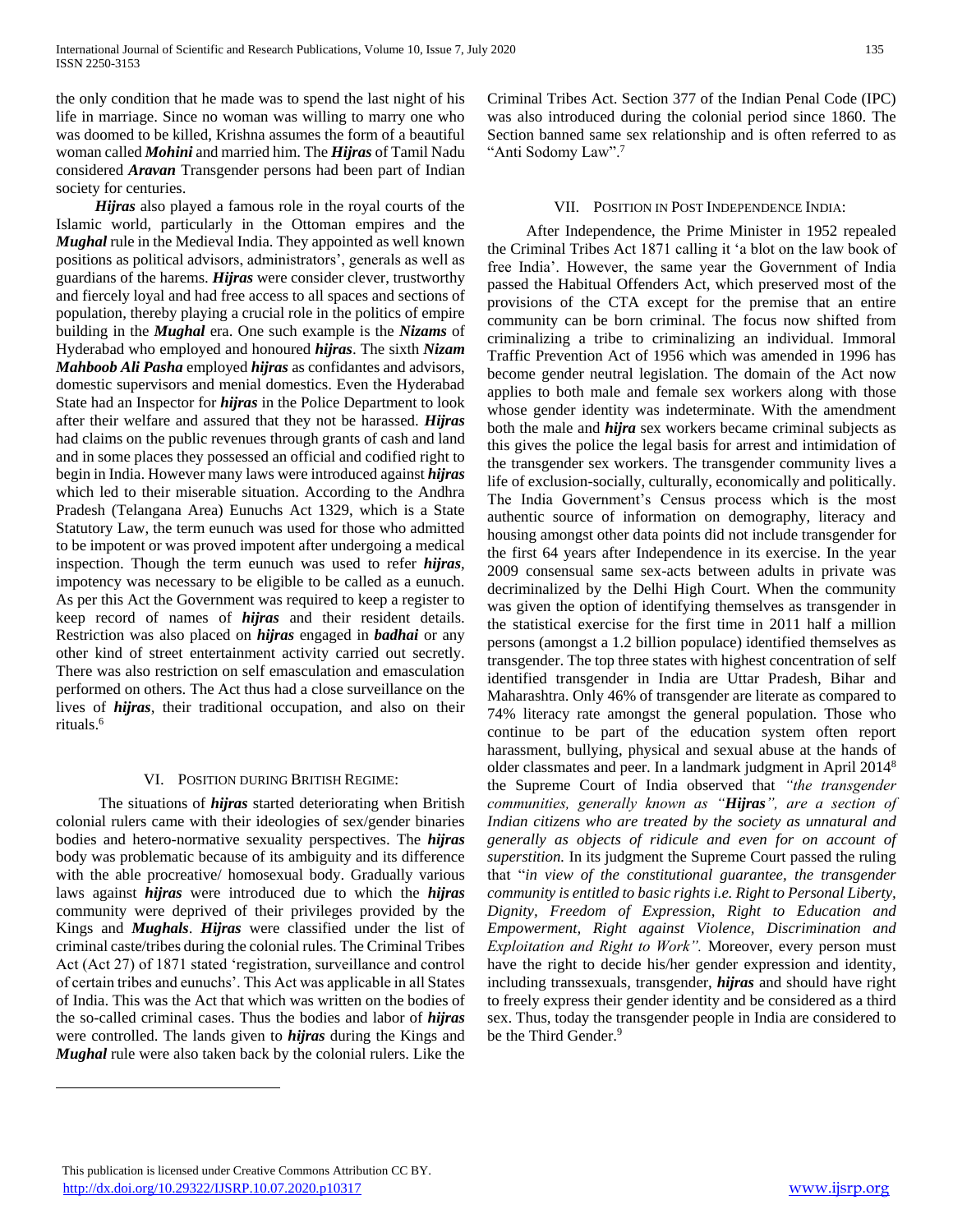Studies reveal that State is one of the most powerful institutions which discriminate against the transgender community in India. There are a number of legislations which apparently discriminate against their rights. Section 377 of the Indian Penal Code, 1860 which penalizes unnatural offences, plays the major role. Similarly, certain offences under the Indian Penal Code and also some statutory enactments impliedly penalize the sexual acts of transgender community in a tacit manner. Another notable example is Section 45 of the Army Act, 1950, which penalizes indecent acts which would possibly include the acts of transgender community. It is also to be noted that in India sexual minorities have no freedom to form association/union. The sexual minority is not a recognized Person for the purpose of insurance claims, compensation under Employees Compensation Act, and nomination for the purpose of gratuity benefits. The reality is that, the transgender community in India lives in a precarious environment dominated by oppression, discrimination and systemic exclusion. Paradoxically, India is a signatory to a number of international human rights treaties, which impose certain international obligations upon India to protect and respect the rights of transgender community as well. Conversely, at the international level, no sincere effort has ever been adopted to address their plight through law making treaties.

### VIII. COURTS ON CONTROVERSIAL SECTION:

 The validity of Section 377 of the Indian Penal Code was challenged in *Naz Foundation Vs Government of National Capital Territory of Delhi<sup>10</sup> ,* since it penalizes consensual sexual intercourse between two adults in private. The challenge against the Section was founded on the ground that it violates Articles 14, 15, 19 and 21 of the Constitution of India. They argued that their works were impugned by the discriminatory actions of the State against the sexual minorities. The basis of their argument was that the sexual minorities have a vested interest in not being identified because they would be harassed and subject to inhuman treatments which would eventually hamper the petitioner's efforts to prevent the aforesaid diseases. The petitioner also submitted that the scope and ambit of Section-377 should be confined only to nonconsensual penal, non-vaginal carnal penetrative acts against the children. It was further observed that by introducing the Sexual Offences Act, 1967, England decriminalized the acts of homosexuality so as to ensure equality and precious human rights of sexual minority. It is pertinent to note in this juncture that there were two contradicting affidavits filed by the two different wings of Union of India. The first affidavit is on behalf of Ministry of Home Affairs, Government of India which argued for the retention of the impugned provision. But the more sensible submission appeared form the Ministry of Health & Family Welfare that existence of the impugned Section has hampered the efforts of prevention of HIV/AIDS. The Ministry of Home Affairs founded their argument on the ground that the retention of Section 377 of Indian Penal Code is very essential since it not only penalizes homosexual acts, but also acts as a shield against child sexual abuse and complimenting lacunae in the rape laws. The arguments

by the Ministry of Home Affairs were left uninterrupted since the very purpose of maintaining the criminal justice system is to provide punishment to the law breakers. Union of India argued that Indian Society is impatient to homosexuality. But in reality we have learned to tolerate the acts of sexual minorities for centuries. The reflections of such tolerance can be found in religious texts, Hindu mythologies and ancient arts of stone carvings etc. It is to be noted that transgender had been given a respectable position in Indian society before the arrival of British. Section 377 of the Indian Penal Code was actually the result of British efforts to impose their Biblical values upon their colonies. It is worth mentioning here that they had always tried to regulate the activities of transgender people by enacting specific legislations. In this case, the Court observed that there is a growing jurisprudence relating to the human rights of person with sexual deviancy which would be seen in United Nations sponsored human rights treaties. The Court identified and categorized this human rights legal doctrine under three heads, viz: *"nondiscrimination, protection of private rights; and ensuring of special general human rights protection to all, regardless of sexual orientation or gender identity."* Accepting the arguments of petitioners in this case, the Court held that *"so far as it penalizes consensual sexual acts of adults in private, is violative of Articles 21, 14 and 15 of the Constitution. The provisions of Section 377 IPC will continue to govern non-consensual penile non-vaginal sex involving minors…"*

 However, *in Suresh Kumar Koushal & Ors Vs Naz Foundation & Ors,<sup>11</sup> ,* the decision in *Naz Foundation Vs The Government of National Capital Territory of Delhi<sup>12</sup>* has been put in to severe legal scrutiny. The appellant in this case founded their argument on the ground that the Honorable High Court committed a serious error since the Writ Petition did not contain any fundamental facts to decide on constitutionality of a statutory provision. It was further submitted that Section 377 of the Indian Penal Code was being used for prosecuting homosexuals as a class and not for discriminating against transgender. The basis of their argument was that Section 377 of the Indian Penal Code is a gender neutral provision which is extensively used for penalizing homosexual acts regardless of gender. Another argument put forward by the appellant was that carnal sexual acts between two homosexuals increase the risk of HIV/AIDS and it is even dangerous when the female partner of a homosexual is unaware regarding the conditions of her partner. One of the major contentions levelled by the appellants is that there is no proper evidence to show that the existence of Section 377 of the Indian Penal Code hampers the efforts of preventing HIV/AIDS. The Court observed in this case that, while striking down a provision as unconstitutional, the courts must be guided by the presumption of constitutionality of the impugned provision. The Court also observed that the deletion of Section 377 of the Indian Penal Code was recommended by the Law Commission of India in its 172nd Report, which was not taken into consideration by the Indian Parliament and it shows that the legislature, undoubtedly the representatives of the people has thought it improper to delete the provision. So unless and until a clear violation of the Constitution is proved, the Court is not empowered to strike down a statutory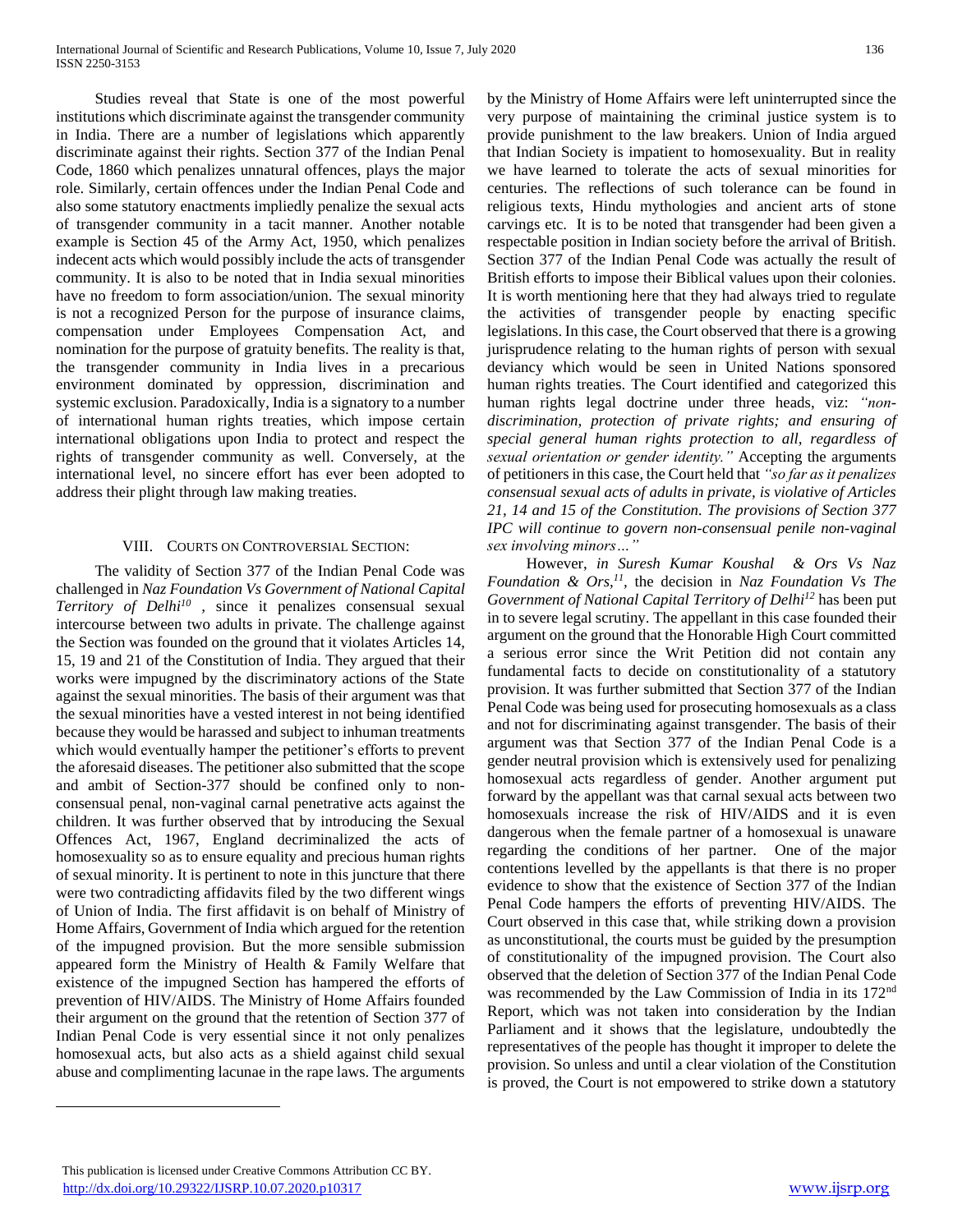provision. By observing that a mere chance of abuse is insufficient to strike down a statutory provision, the Court allowed the appeal undermining the rays of hope in the life of transgender community.

 In *National Legal Services Authority vs. Union of India and Ors,<sup>13</sup>* the petitioner was the National Legal Services Authority, constituted under the Legal Services Authority Act, 1987 to provide the legal services to the weaker and marginalized sections in the society, approached the Honorable Supreme Court with a common cause for the transgender community. The petitioner argued that every person of transgender community has a legal right to determine their sex orientation and identity. It was also submitted that non-recognition of transgender as a third gender would offend Articles 14, 16 and 21 of the Constitution of India. It was also submitted that by not recognizing them as a third gender, they are being deprived of many rights which other persons enjoy as the citizens of India. It was further submitted that, due to this discrimination, they are denied their right to contest in elections, cast vote, access to education, get license and also public employment. Another submission made on behalf of the petitioner was that the transgender have to be declared as socially, educationally and economically backward class and all benefits of that class are to be extended to them. The Court was reluctant to deal with the constitutionality of Section 377 of the Indian Penal Code in this case since it was decided by Division Bench of the Honorable Supreme Court in *Suresh Koushal's <sup>14</sup>*case and the rights of transgender is altogether a separate issue.

## IX. PRESENT POSITION:

 After these many judgments of the Supreme Court for paving the way for enshrining the rights of transgender in law, the first effort at framing legislation for the same was made in December 2014 by **Tiruchi Siva**, a Dravida Munnetra Kazhagam (DMK) *Rajya Sabha* MP. The Rights of Transgender Persons Bill, 2014 was introduced as a Private Member Bill in the *Rajya Sabha*  by **Mr.Siva**. It was unanimously passed in the Upper House but was never debated in the **Lok**-*Sabha.*

 The Bill passed in the *Rajya Sabha* had many progressive clauses including the creation of institutions like the National and State Commission for transgender, as well as transgender rights courts. The remedial measures to prevent sexual discrimination were done away with when the Government drafted a new The Rights of Transgender Persons Bill 2015, which was vehemently criticized by the NGOs workings for the community.

 However, the Supreme Court rulings on August 24, 2017<sup>15</sup> , that the Right to Privacy was a fundamental right, and was thereby applicable to the protection of sexual orientation of citizens gave a reprieve to the LGBTQ community. Once again a new and remodeled Bill i.e. The Transgender Persons (Protection of Rights) Bill, 2017 was drafted and placed and is subsequently sent to the standing committee on social justice and empowerment for

 $\overline{a}$ 

consultation & slated to be re-introduced in next session of the Parliament.

 In January 2018, the Supreme Court agreed to hear petition to revisit the 2013 *Naz Foundation<sup>16</sup>* judgment. On 06<sup>th</sup> September, 2018, the Court ruled unanimously in *Nevtej Singh Johar V Union of India<sup>17</sup>* that Section 377 was unconstitutional in so far as it criminalizes consensual sexual conduct between adults of the same sex. The judgment was given by a five judge's bench comprising the then Chief Justice of India Dipak Mishra, Justices R. F. Nariman, D. Y. Chandrachud, A.M. Khanwilkar and Indu Malhotra. The Section 377 was partially struck down by the Constitution Bench and will no longer apply to consensual same sex acts between homosexuals, heterosexuals and lesbians but will continue to apply to bestiality and sexual acts without consent by one of them.

 After the above judicial developments the Lok Sabha tabled and passed a new version of the bill in December, 2018. In the light of lapse of the Transgender Persons (Protection of Rights) Bill 2018 which was preceded by a 2016 version, were both met protests and criticisms by Trans- groups, lawyers and activists in India. The Minister of Social Justice and Empowerment, Thawar Chand Gehlot now proposed an Act of the Parliament of India on 19th July 2019 The Transgender Persons (Protection of Rights) Bill 2019<sup>18</sup> with the objective to provide for protection of rights of transgender persons, their welfare and other related matters. The Bill did away with few of the severely criticized provisions of the 2018 Bill, such as criminalization of begging and the establishment of a District Screening Committee to process applications for issuance of transgender person certificates. The 2019 Bill was passed by the Lok Sabha on 05 August 2019 by a voice vote, amidst chaos in the house over the Revocation of the Special Status of Jammu and Kashmir on the same day<sup>19</sup>.

## X. CONCLUSION:

 The Judgments of Courts are all for affirmative action in education, primary health care, and that transgender is identified as beneficiaries of social welfare schemes. The blueprint for transgender rights legislation draws from the court's directives. Some of the recommendations that find a place in the final draft include the rescue, protection, and rehabilitation of transgender. Educational institutions have been directed to adopt an inclusive approach that is gender-neutral. The Government has also formulated welfare schemes especially targeted at transgender such as basic medical facilities including sex reassignment surgery. Vocational training programmes are also in the pipeline. With these much developments of rights of the transgender the legal process of integration has been halted for some time. However, transgender community in India still occupies a distinct position. Now, here is a society which is very slowly accepting the transgender community. People of society still have thoughts of transgender as normal sometimes and somewhere it has gone up